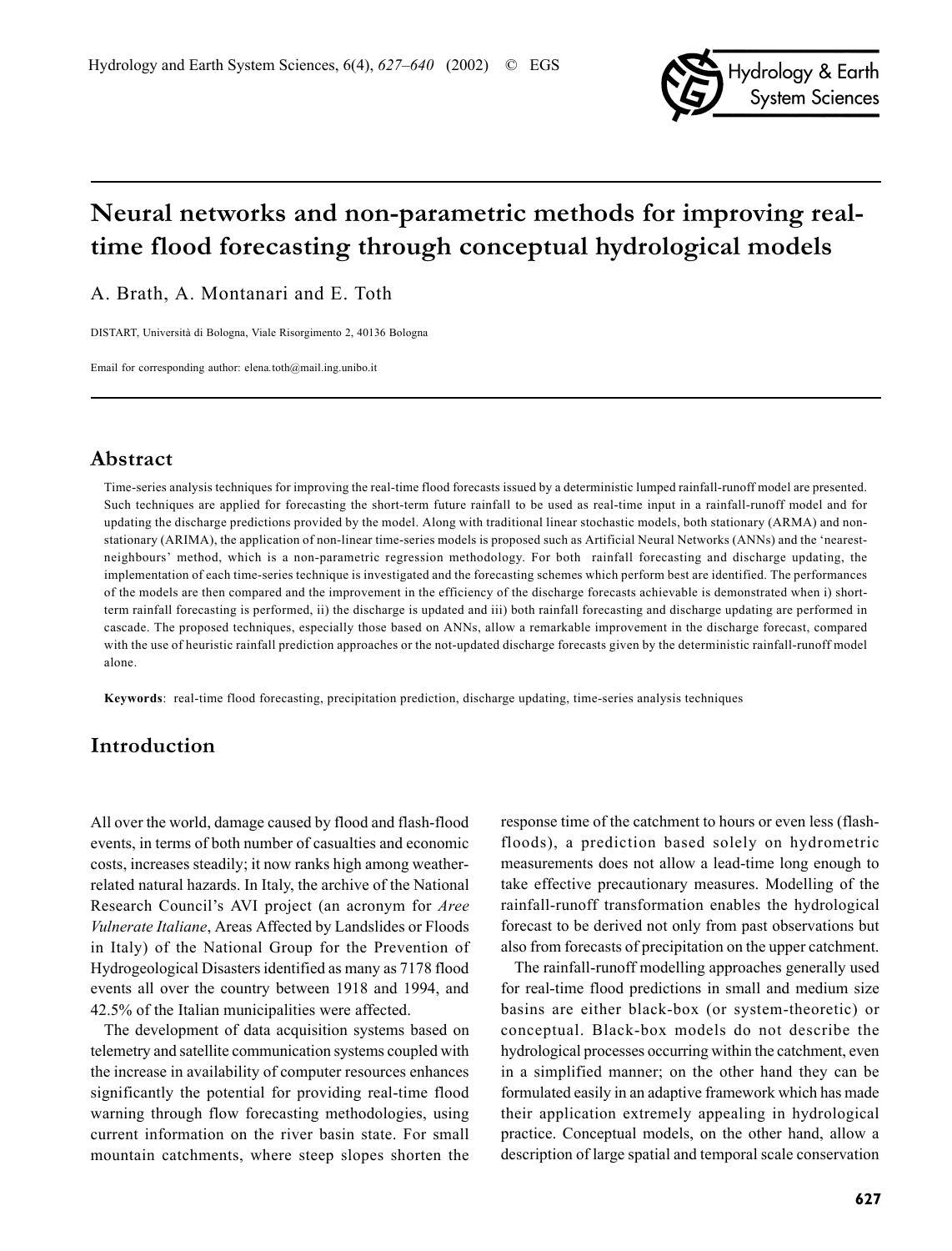and response laws that are in accordance with the observed large-scale behaviour of water in hydrological drainage basins, and hydrologists have now recognised that such models are more able to forecast under out-of-sample conditions, by comparison with black-box modelling (e.g. Brath and Rosso, 1993).

In the present work, the use of time-series analysis techniques for real-time improvement of the forecast provided by a conceptual deterministic rainfall-runoff model is presented.

A first attempt to improve discharge predictions is through the incorporation of a Quantitative Precipitation Forecasting (QPF) scheme. In fact, a discharge forecast based solely on rainfall observed up to the forecast time (and this framework is often implicit in operational flood forecasting practice) tacitly implies a prediction of no more rain and such a prediction is the worst possible in the course of a severe storm (Krzysztofowicz, 1995). Obtaining a reliable QPF, especially at a temporal and spatial resolution compatible with hydrological forecasting needs, is extremely difficult and great uncertainties still affect the performance of physically-based rainfall prediction models (Brath, 1999). In addition, the rainfall generation process is a very complex dynamic system, involving many interconnected control variables that have to be monitored at a very fine scale. A considerable amount of high quality data on a fine temporal and spatial grid would be needed for accurate deterministic rainfall forecasts; such information is rarely available. A possible alternative is to perform the short-term precipitation forecasts by means of univariate time-series analysis techniques (Brath *et al.*, 1988; Burlando *et al*., 1993), thus allowing quick forecasts with the requirement of only a moderate amount of data of the current event. An additional advantage is that a model generating forecasts in a format suitable for direct input to a hydrological model, rather than requiring significant human and/or computer intervention to convert it to a hydrologically useful format, would be extremely useful in a real-time framework. Even if rainfall time-series are generally characterised by very low persistence in time, the driving force for most flash floods is heavy rain that persists over an area for a few hours. Maddox (1979) states that flash floods are associated with convective storms of a quasi-stationary nature, characterised by a focusing over a certain area (Georgakakos, 1986). In Mediterranean mountainous regions, too, the flooding risk becomes actual when the storm area remains nearly stationary for several hours. A typical catastrophic flood in the Mediterranean region is the consequence of outlying storms characterised by low variability of rainfall intensity in time and space (Rossi and Siccardi, 1988). In addition, if rainfall depths are averaged over the catchment before the

time-series processing, the efficiency of the rainfall forecasts is improved, compared to the forecasts issued for each one of the gauges separately before averaging the results, because of the greater variability of point precipitation rates (Burlando *et al*., 1993; Georgakakos and Hudlow, 1984). Hence, potentially dangerous storm events are characterised by a higher persistence in time in comparison with more frequent events so that time-series analyses exploiting such persistence seem to be adequate for the prediction of spatially averaged extreme rainfall intensities at an hourly time scale.

In addition to input uncertainty, the forecasts are subject to uncertainties in both model structure and parameter values. The uncertainty introduced by the sources mentioned above may result in biased discharge forecasts, as shown by the difference between the simulated hydrograph and that actually measured up to the forecast time. A considerable degree of persistence was highlighted in the analysis of the errors of the discharge simulations generated in the present study; the plot of the sample autocorrelation function of the discharge error series (Fig. 1), suggests that coupling a deterministic rainfall-runoff model with a parallel simulation error-forecasting model, based on the latest error observations may improve the forecast. Output updating procedures are computationally simple and well established in operational hydrological practice (Moore, 1983) and their key advantage is the simplicity of application in a totally automated way to any rainfall-runoff model, no matter how complicated, without any need to alter its structure and physical meaning, or its operational implementation.

The paper describes the coupling of a deterministic rainfall-runoff model with univariate time-series analysis techniques used both for forecasting the future rainfall values to be provided as input to the hydrological model and for updating the discharges issued by the model. A real-world case study is developed to assess the improvement in discharge forecasts using linear stochastic processes, Artificial Neural Networks and the non-parametric *nearest -neighbours* method for rainfall forecasting and for discharge updating, applied separately and in cascade.

The investigation of non-linear time series analysis techniques (neural networks and nearest-neighbours method) is suggested by the observation that temporal variations in hydro-meteorological data often do not exhibit simple regularities and linear recurrence relations and their combination for describing the behaviour of such data is often inadequate. In addition, such techniques belong to the data-driven approaches, where no relationship between known parameters and observed values has to be hypothesised and no knowledge of the underlying process is needed.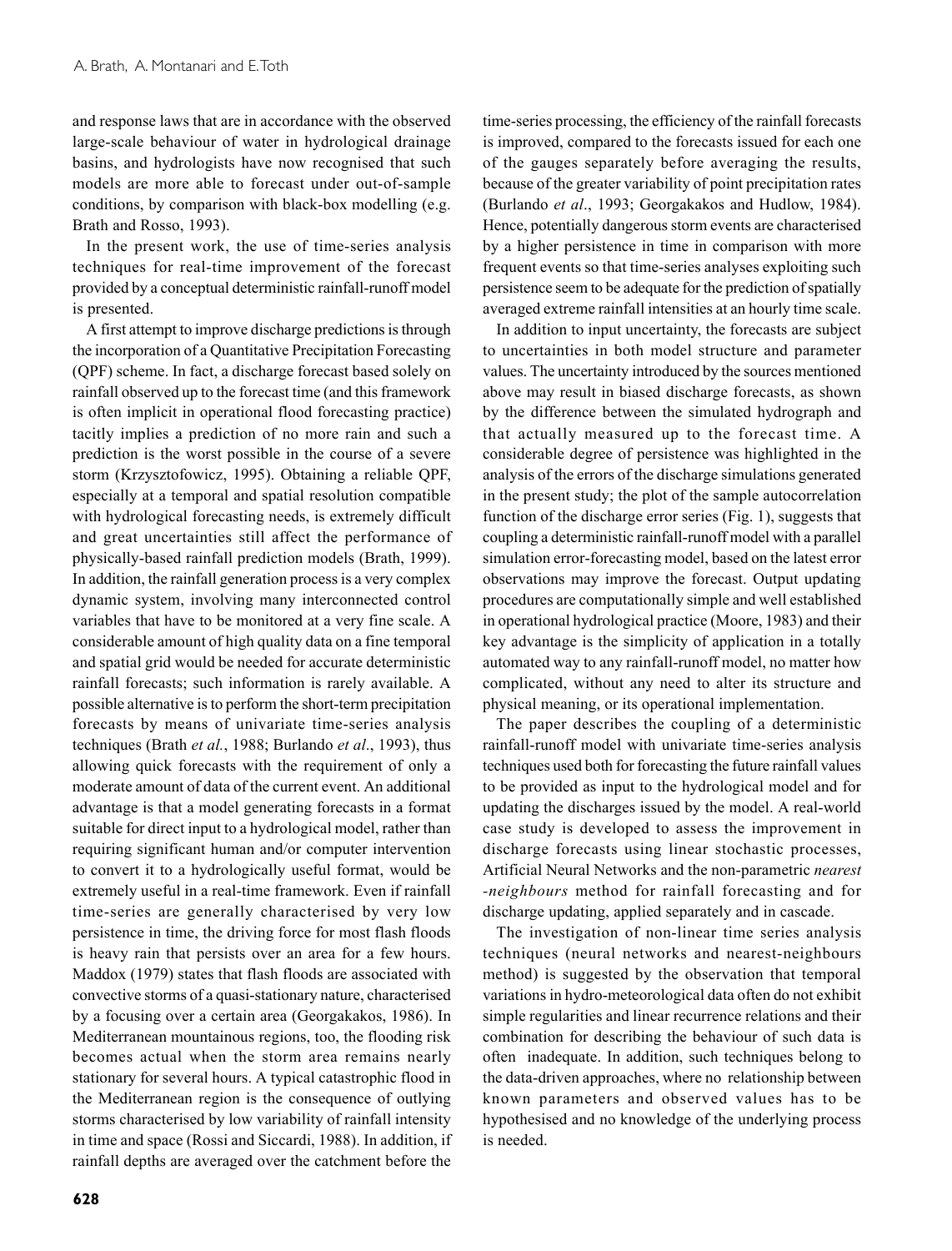

Fig. 1. *Plot of the sample autocorrelation function of the hourly discharge error series of the case study validation data set*

# **The analysed time-series analysis techniques**

#### LINEAR MODELS

Linear stochastic processes are among the most widely used time-series techniques for modelling water resources. Frequently used are the AutoRegressive Integrated Moving Average models, denoted as ARIMA(*p,d,q*) models, where *p* and *q* are, respectively, the autoregressive and moving average orders and *d* is the order of differentiation, that is the number of differentiations operated on the original series to handle possible non-stationarities (Bras and Rodriguez-Iturbe, 1985). The differencing reduces the ARIMA to simple AutoRegressive Moving Average (ARMA) models, describing each observation of a time-series  $x<sub>t</sub>$  as a weighted sum of *p* previous data and the current as well as *q* previous values of a white noise process. Using the Box and Jenkins notation, the ARMA(*p*,*q*) model can be written symbolically in the compact form:

$$
\Phi(B)x_t = \Theta(B)\eta_t \tag{1}
$$

where  $x_t$  is the zero-mean time-series;  $\eta_t$  is a *white noise*, i.e. an independent zero-mean random variable that is also not correlated with the past values of  $x_i$ ; **Φ** and **Θ** are respectively the *p*th and *q*th order *autoregressive* and *moving average* components and *B* is the *backward shift operator*, defined so that  $B^j x_i = x_{t-j}$ .

Analogously, the ARIMA(*p,d,q*) model can be expressed as:

where 
$$
d
$$
 is the order of differentiation of the original data, that is the minimum non-negative integer necessary to obtain a stationary process by differencing the original series.

The method here applied for the estimation of the parameters is an approximation in the spectral domain of the Gaussian maximum likelihood function, which was first proposed by Whittle (1953). This approximation provides asymptotically consistent and normally distributed estimators of the unknown parameters for both Gaussian and non-Gaussian series. Beran (1994) gives a detailed description of this parameter estimation method.

In the following applications, it was preferred to perform no preliminary transformation of the data to make them as close to Gaussian as possible. In fact, Gaussianity of the data is not required for the forecast application of ARIMA models, since they provide the best linear prediction even in the non-Gaussian case (Brockwell and Davis, 1987).

For rainfall prediction, the application of low-order ARIMA models was considered, following the modelling framework proposed by Brath *et al.* (1988) and Burlando *et al.* (1993). Such a choice is justified by the findings by Obeysekera *et al*. (1987), who proved that the correlation structures of certain point process models for rainfall modelling, both burst and cluster based (Rodriguez-Iturbe, 1986), are equivalent to the correlation structures of loworder ARMA models.

As far as discharge updating is concerned, almost all the updating approaches implemented both in the literature and in practice are based on linear stochastic processes, because they are easy to programme and do not require much computational effort (Moore 1983; Kachroo, 1992).

$$
\Phi(B)(1-B)^d x_t = \Theta(B)\eta_t \tag{2}
$$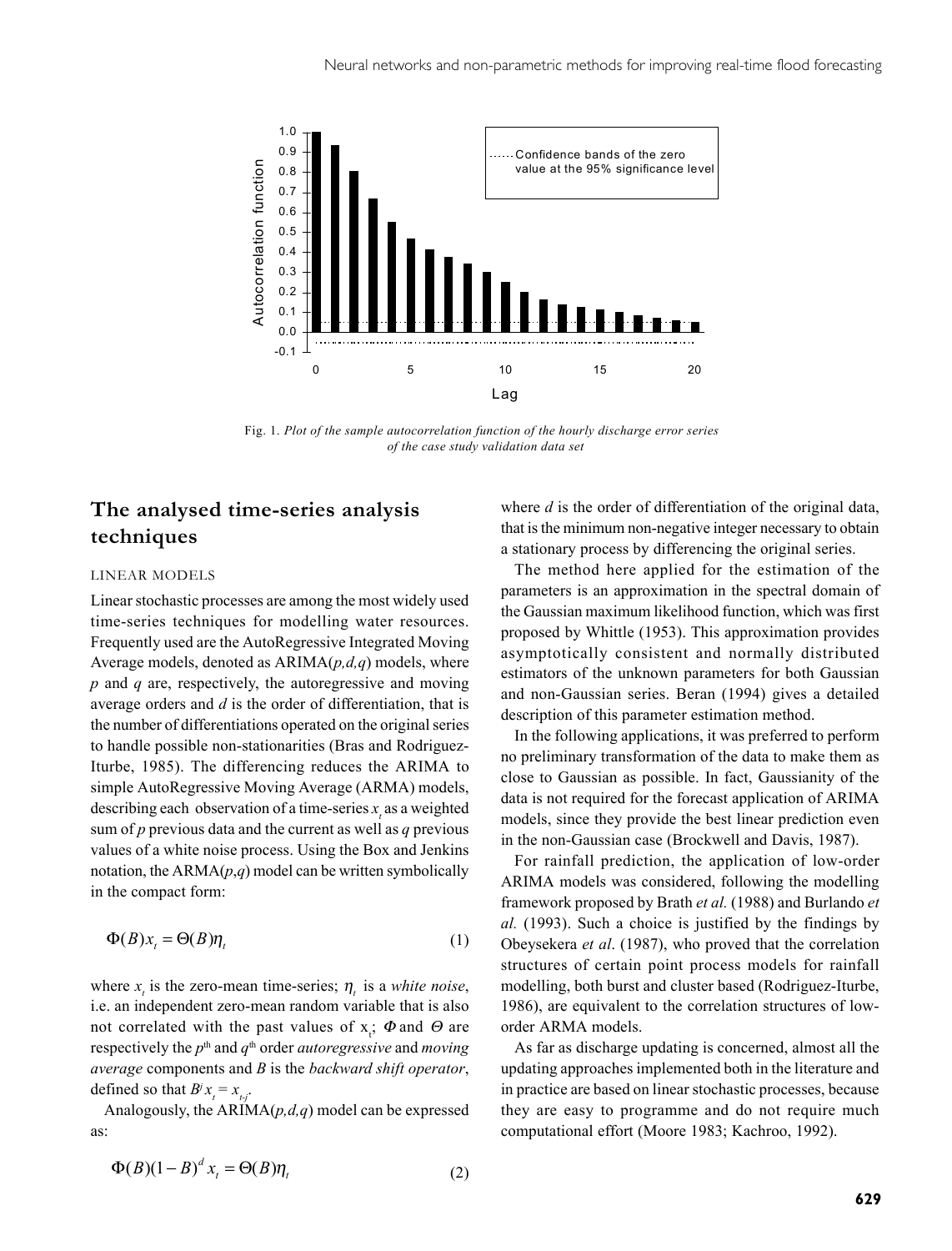### NON-LINEAR TIME-SERIES ANALYSIS METHODS

AutoRegressive Moving Average models (ARMA and ARIMA) assume linear relationships among past and present values of the analysed variable, but temporal variations in real-world data often do not exhibit linear behaviour. Therefore, non-linear forecasters, namely Artificial Neural Networks (ANNs) and the *nearest-neighbours* methods are presented in this work.

#### *Artificial Neural Networks (ANNs)*

The predictive potentiality of Artificial Neural Networks (ANNs) is widely acknowledged and applications to a variety of problems, including simulation and forecasting of hydro-meteorological variables, have been presented in the literature. Most are dedicated to the prediction of river flows (at a time scale ranging from one year to one hour) both using only past flow observations (for example, Raman and Sunilkumar, 1995) and with exogenous input, that is, based on the knowledge of previous rainfall depths (and possibly other meteorological variables) along with past observed flows (amongst others, Hsu *et al*., 1995; Minns and Hall, 1996; Abrahart and Kneale, 1997; Shamseldin, 1997; Dawson and Wilby, 1998). The use of ANNs for rainfall forecasting and for simulation error forecasting has not been fully explored, as yet. In the rainfall forecasting field, extremely interesting applications were presented by French *et al*. (1992) and Kuligowski and Barros (1998). The present approach differs because the interest is here focused mainly on the hydrological use of rainfall forecasts: the scheme implemented provides a spatially averaged rainfall forecast for lead-times from one to six hours, directly usable as input to the rainfall-runoff lumped model; the only information used as input to the ANNs is the real past rainfall observations preceding each forecast instant.

Neural networks emulate the biological nervous system's computational capacity by distributing computations to processing units called neurons, which are densely interconnected. The neurons are grouped in layers and adjacent layers are connected through synaptic links (weights). Three different layer types can be distinguished: an input layer, connecting the input information to the network (and not carrying out any computation), one or more hidden layers, acting as intermediate computational layers, and an output layer, producing the final output. In correspondence of a computational node *J* (Fig. 2), each one of the  $N_j$  entering values  $(IJ_i)$  is multiplied by a connection weight  $(w<sub>ii</sub>)$ . Such products are then all summed with a neuron-specific parameter, called bias  $(b_j)$ , used to scale the sum of products into a useful range. The computational node finally applies an activation function



*Fig.2. Node processing in an Artificial Neural Network*

*(f)* to the above sum to produce the node output (*OJ*).

Weights  $(w_{ij})$  and biases  $(b_j)$  are determined by a nonlinear optimisation procedure (training) that minimises a learning function expressing a closeness between observations and ANN outputs, in the present case the mean squared error. A set of observed input and output (called a target to be distinguished from the network final output) data pairs, the training data set, is processed repeatedly, changing the values of the parameters until they converge to values such that each input vector produces output values as close as possible to the desired target vectors. The final weights and biases of a successfully trained neural network represent its knowledge about the problem, knowledge that the network was not assumed to have *a priori*.

Unfortunately, no definitive established methodology exists to deal with the neural network modelling problem, because the optimal network architecture and characteristics are highly problem-dependent. In the present work, preliminary forecast analyses were performed on rainfall and simulation errors corresponding to a few storm events, to test different network architectures and properties: training algorithm, types of connection between the nodes, number of hidden layers and multistep ahead prediction schemes.

The popular and extensively tested BackPropagation (BP) training algorithm and several of its variants were examined. The BackPropagation algorithm is a supervised learning method in which the output error (difference between the network output and the target) is fed back through the network, using the gradient of the learning function to determine how to adjust the weights to minimise the error. To speed up the convergence rate, modifications to the basic steepest descent algorithm have been proposed recently, often borrowed from optimisation theory, like the Levenberg-Marquardt algorithm, a quasi-Newton method that proved to be the quickest and was less easily trapped in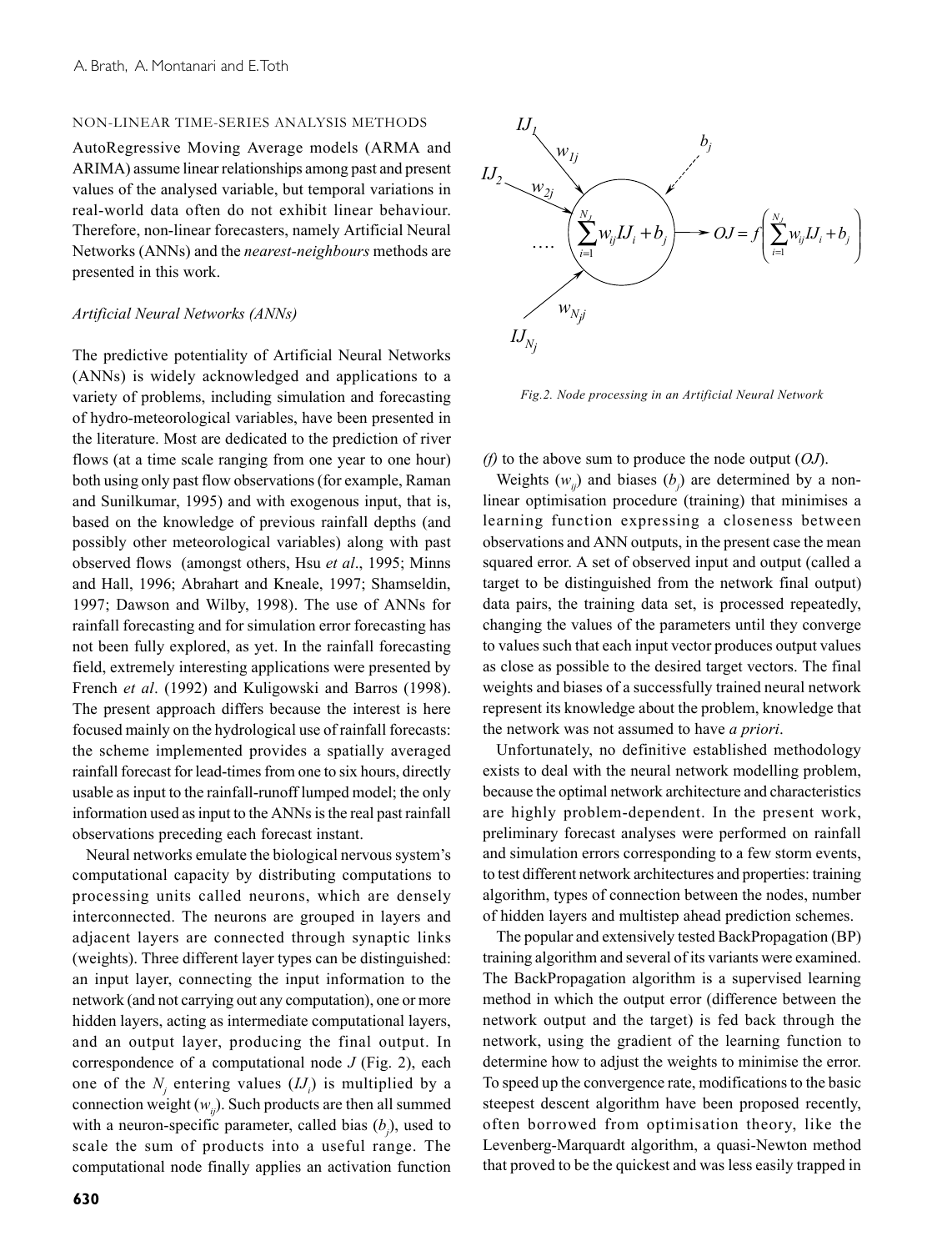local minima among the algorithms tested; it was, therefore, chosen for the modelling applications in the present work.

The possibility of different feedforward and feedback connections between the nodes was considered, leading to the choice of a classic multi-layer feedforward network (where only feedforward connections to adjacent layers are allowed, so that the information flows in only one direction, from the input through the hidden up to the output layer), because the addition of other types of connections between the layers (feedback and cascade-forward) required longer training times and more random initialisations of the parameters to provide substantially equivalent results.

The 'Universal Approximation Theorem' (Hornik *et al*., 1989) proves that only one layer of hidden units "suffices to approximate any function with finitely many discontinuities to arbitrary precision", provided that the activation functions of the hidden units are non-linear and a sufficient number of hidden units is available. These results establish multilayer feedforward networks as a class of universal approximators. Provided that at least one hidden layer is present, there is no theory yet to tell how many hidden layers are needed but Zealand *et al.,* (1999) noticed that the addition of hidden layers often fails to provide a noticeable improvement in the out-of-training forecasting application and a much longer training time is needed in comparison with the use of only one hidden layer. Networks formed by only one hidden layer were, therefore, tested.

Activation functions are needed for introducing nonlinearity into the network and it is the non-linearity that makes multilayer networks so powerful. The exact form of the activation function is not critical, as long as it is bounded and it increases monotonically (Kuligowski and Barros, 1998). In the present work, one of the most widely used non-linear activation functions was chosen for the hidden nodes, that is a tan-sigmoidal unit

where *I* is the input to the node, that is the sum of the weighted products of outputs from previous nodes and of the bias of the node, and *f(I)* is the node output. For the output layer, instead, a linear transfer function was chosen. It was, in fact, preferable to choose an output activation function suited to the original distribution of targets, that in the present case are unbounded, rather than to force the data (with a standardisation or rescaling procedure) to conform to the output activation function.

For forecasting several time steps ahead (multistep ahead prediction), two methods have been considered. In the incremental or recursive multistep method, the network has only one output node, forecasting a single step ahead, and the network is applied recursively, using the previous predictions as inputs for the subsequent forecasts. Such an approach performs well for one-step ahead predictions but, since the forecast errors are propagated into subsequent forecasts, a strong deterioration is evidenced for increasing lead-times.

One of the major benefits of ANNs is the capability of a neural network to provide a multiple output when several nodes are included in the output layer. In the direct multistep method (Fig. 3), each output node represents one time step to be forecasted, so that the forecasts for all the lead-times are issued simultaneously. In this way, the longer lead-times are not penalised by error propagation; in fact, the overall performances indicate that such methods are more appropriate for multistep ahead predictions.

Finally, regarding the optimal number of nodes in the hidden layer, an ANN may suffer from either underfitting or overfitting. A network that is not sufficiently complex can fail to detect fully the signal in a complicated data set, resulting in an inability to generalise to problems never previously encountered (underfitting). On the other hand, a network with too large a number of hidden units may fit the training set exactly but it may learn spurious relationships peculiar to the training data (in essence, it fits also the noise)



(3)

Fig.3. Direct multistep network: t is the forecast instant,  $X_{t}$ ,  $X_{t}$ ,  $X_{t}$ , are the NI inputs, that is the observations (precipitation hourly depths *or hourly discharge errors) preceding the forecast instant,*  $X_{t+p}$   $\ldots$ ,  $X_{t+6}$  *are the outputs, that is the 1 to 6 hours ahead forecasts.*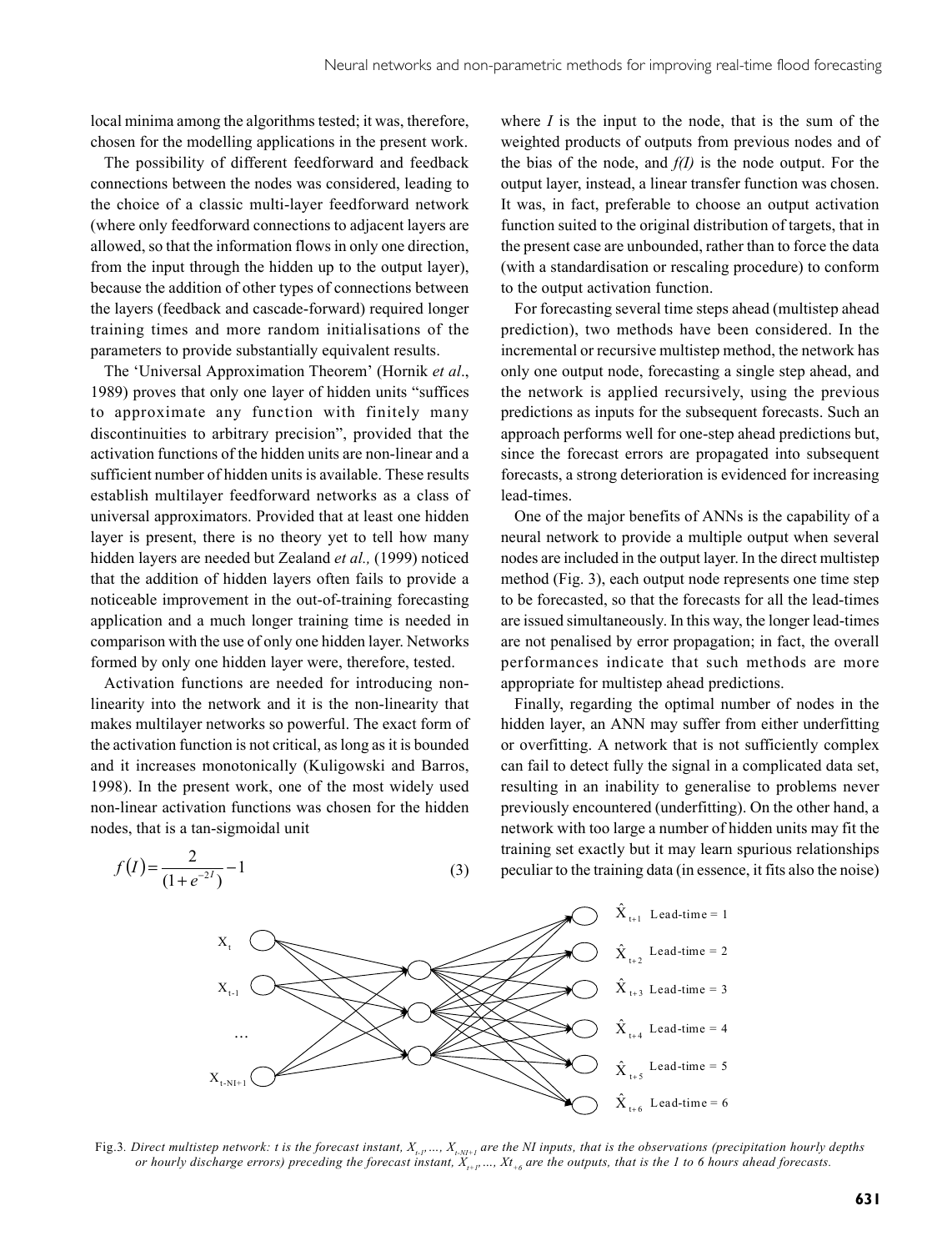and become lacking in generalisation capability (overfitting). In consequence, the training performance generally improves as the number of hidden nodes increases, whereas the performance on an external validation set tends to deteriorate when the hidden nodes become too numerous. In addition, too large a network may take an unacceptably long time to be trained. There is really no way to establish the optimal dimensions of the hidden layer just from the number of outputs and training samples. Extensive trialand-error tests for determining the most appropriate numbers of nodes will be described later.

#### *The nearest-neighbours method (K-NN)*

The nearest-neighbours method is a non-parametric method, as indicated by the absence of any parameterised analytical function of the input-output relationship, both *a priori* and *a posteriori* (that is, after a calibration or training phase). The characteristics of the most recent observations are, instead, used to guide the search for the approximation of future evolution through a locally fitted model. Yakowitz (1987) and Karlsson and Yakowitz(1987) extended the K-NN method, originally a pattern recognition procedure, to time-series and forecasting problems, constructing a robust theoretical base for the K-NN method and introducing it into the hydrological research world, where successful forecasting applications were developed (Galeati, 1990; Shamseldin and O'Connor, 1996; Todini, 2000).

In the context of univariate time-series forecasting, for each forecast instant *t*, a *D*-dimensional *feature vector* is defined as the vector of the *D* past observations of the variable x,

$$
\mathbf{x}^{\mathbf{D}}(t) = (\mathbf{x}_{t \cdot D + 1}, \dots, \mathbf{x}_{t}),
$$
\n(4)

which the method assumes to be able to summarise statistically the entire past of the forecast instant *t*. Given the feature vector at instant *t*,  $\mathbf{x}^{\mathbf{D}}(t)$ , the set  $S_{K,D}$  of *K* past nearest-neighbours of  $\mathbf{x}^{\mathbf{D}}(t)$  may be identified, i.e. the *KD*dimensional vectors  $\mathbf{x}^{\mathbf{D}}(t_j)$  belonging to a set of past observations that minimise the *Euclidean distance*:

$$
\| \mathbf{x}^{D}(t) - \mathbf{x}^{D}(t_{j}) \| = \left( \sum_{i=1}^{D} (x_{t-i+1} - x_{t_{j}-i+1})^{2} \right)^{\frac{1}{2}}
$$
(5)

That is, to any *D*-ple that is not included in the Kdimensional set  $S_{KN}$ , corresponds to a distance from the feature vector that is larger than any of the distances between the feature vector and each one of the nearest-neighbours.

The estimation of the values following the forecast instant *t* is then the sample average of the successors to the nearestneighbours:

$$
\hat{x}_{t+L} = \frac{1}{K} \sum_{j=1}^{K} x_{t_j + L},
$$
\n(6)

where

$$
(x_{t_j-D+1},...,x_{t_j-1},x_{t_j}) = x^D(t_j) \in S_{K,D}
$$

It should here be noted that the nearest-neighbour prediction scheme is such that, as Eqn. (6) indicates, in no case can a value higher than the maximum historical rainfall depth be predicted and this may affect the generality of the method when it is used in forecasting extreme events.

Karlsson and Yakowitz (1987) proved that the K-NN predictor based on the feature vector is asymptotically optimal among all the predictors defined on the feature vector  $\mathbf{x}^{\mathbf{D}}(t)$ . That is, under fairly general circumstances, convergence to the optimal predictor is assured as the historical data set increases.

# **Case study, rainfall-runoff model and calibration approaches**

The study catchment is the Sieve River basin, a tributary of the Arno River in Central Italy. The basin has a drainage area of 830 km2 and the time of concentration is about 10 hours. The data set consists of five years of hourly discharges at the closure section of Fornacina, hourly precipitation measured by 12 raingauges, to be spatially averaged, and temperature observations at four gauges (used, along with climatological data, for the estimation of potential evapotranspiration needed in the continuous rainfall-runoff simulation).

The deterministic model chosen in the present work to simulate the rainfall-runoff transformation is a conceptual lumped and continuously-simulated model called A Distributed Model (ADM), (Franchini, 1996), based on the concept of probability-distributed soil moisture storage capacity. The catchment is assumed composed of an infinite number of elementary areas (each one with a different soil moisture content and a different soil moisture capacity) and the proportion of elementary areas that are saturated is described by a distribution function: the total surface runoff is the spatial integral of the infinitesimal contribution deriving from the saturated elementary areas. The model is divided into two main blocks: the first represents the water balance at soil level, while the second represents the transfer of runoff production at the basin outlet. The soil, in turn, is divided into two zones: the upper zone produces surface and subsurface runoff, having as inputs precipitation and potential evapotranspiration, while the lower zone (whose input from the first one is percolation) produces base runoff.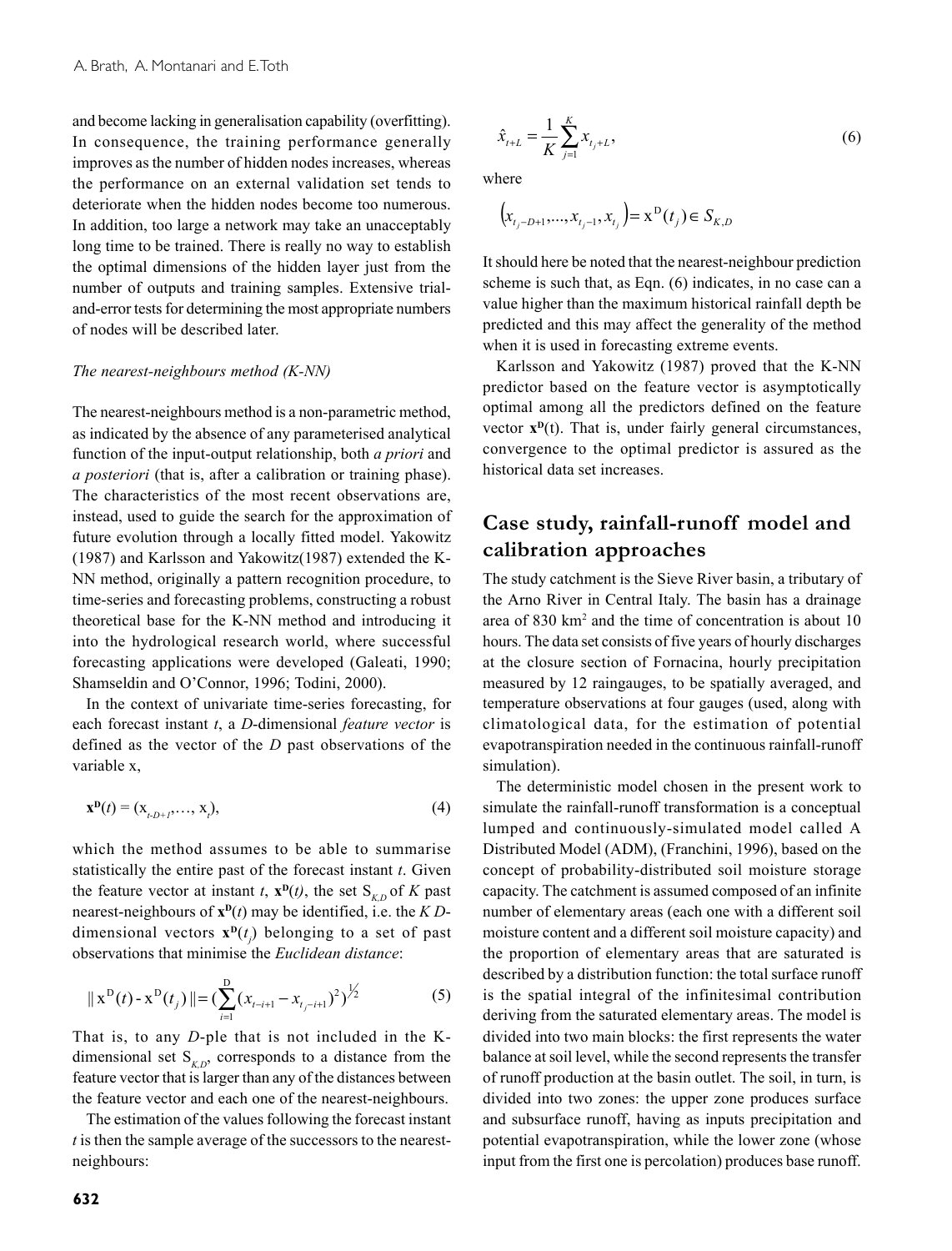The transfer of these components to the outlet section takes place in two distinct stages: the first represents the flow along the hillslopes towards the channel network; the second is the flow along the channel network towards the basin outlet. The 11 parameters of the ADM model were calibrated off-line on the Sieve river basin with the Shuffled Complex Evolution (SCE-UA) global optimisation algorithm (Duan *et al*., 1992), which is both effective (consistently able to find the region of the global optimum) and efficient (not requiring too many objective function evaluations).

Because of the strong variability observable in the structures of the simulation error and of the precipitation series during the predominant dry or average conditions and during storm events, the analysis of the data was limited, both in calibration and validation phases, to the time intervals of storm events. In the observation period, a total of 84 storm events was identified and the corresponding precipitation and river discharge observations (for a total of 4580 hourly time steps) were collected. As the rainfall-runoff model is simulating continuously, the initial conditions preceding each forecast (and a forecast is issued in respect of all the instants of the events) are obtained from the model simulation using as input the observed rainfall data up to the forecast instant.

To estimate the parameters of the time-series analysis techniques, two different approaches were followed: splitsample calibration and adaptive calibration. In the splitsample calibration, the storm events were divided into two sets: a calibration (or training) set and a validation set, to test the performances of the calibrated model over out-ofsample occurrences. In the adaptive calibration, only the most recently observed values were supposed to be available for the calibration, so that the calibration of the time-series analysis model was implemented on-line, as soon as new observations became available. The nature of the nearestneighbours method does not allow an adaptive calibration because the approach is based on the presence of an extended database where the search is made for the neighbours at the moment of forecast. It follows that only a split-sample calibration was implemented for the K-NN method.

## **Implementation of rainfall forecasting**

The application of the above time-series techniques for issuing forecasts of spatially averaged rainfall depths and their use as input to the conceptual rainfall-runoff transformation model are here described briefly (full details may be found in Toth *et al*., 2000). Rainfall depth forecasts for lead-times from 1 to 6 hours were issued in respect of each hourly time step for all the events in the validation set and the performances of the resulting river forecasts were

analysed and compared.

For each of the time-series methodologies (ARIMA models, ANN and K-NN method), the performances of various forecasting schemes, investigated through a trialand-error process, were classified according to the RMSE (Root Mean Squared Error) of the hourly rainfall forecasts accumulated over the six steps ahead as compared to the 6-hour accumulated observed rainfall depths. The best performing implementation (optimal configuration) for each time-series analysis model was thus identified.

The rainfall forecasts described above were compared with those obtainable with simple heuristic forecasting approaches. The first one, often assumed implicitly when operating real-time rainfall-runoff models, hypothesises the future rainfall to be null (null rainfall approach). A second and a third predictive scheme extrapolate future values on the basis of the last measures, inferring some sort of persistence in the data: the *persistent* method sets the future rainfall intensity equal to the last measured value, for all the lead-times investigated (*L*=1 to 6 hours); the *modified persistent* method equates the intensity, for each given leadtime *L*, to the average intensity of the last *L* observations.

The methodologies implemented are compared in Tables 1a and 1b.

The three methods when calibrated with the split-sample procedure provided the smallest RMSE on the 6-hour accumulated rainfall, and especially good performances were achieved by non-linear models. Table 1 shows how ANN performed better than the nearest-neighbours method, which in turn was better than ARIMA models for the precipitation data available.

## TRANSFORMATION OF RAINFALL FORECASTS IN DISCHARGE FORECASTS

The rainfall forecasts obtained in the previous section were then input to the rainfall-runoff model and the resulting discharge forecasts were evaluated using the coefficient of efficiency, *E* (Nash and Sutcliffe, 1970), compared to the hourly discharges obtained with the rainfall-runoff model using as inputs the actual future precipitation (true rainfall simulation). In this way, a comparison of the effects of the rainfall forecasting ability alone was allowed, unaffected by the uncertainties introduced in the rainfall-runoff transformation.

The coefficient of efficiency for each lead-time *L* is given by:

$$
E_{L} = 1 - \frac{\sum (Q_{t+L} - \hat{Q}_{t+L})^2}{\sum (Q_{t+L} - \overline{Q})^2}, L = 1, \dots, 6
$$
\n(7)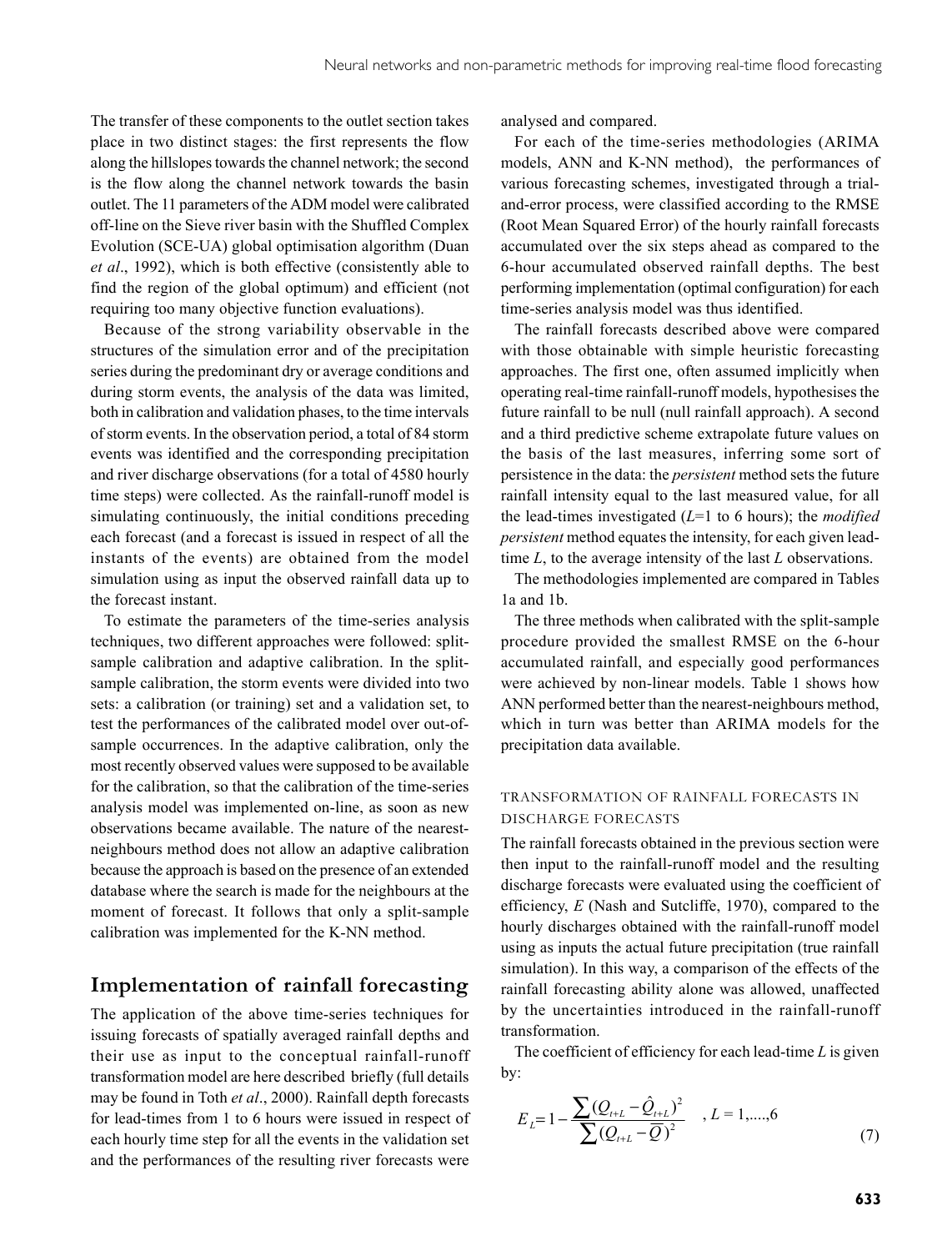| Rainfall forecasting techniques | Tested configurations                                                                                   | Optimal configuration                                                                     | <b>RMSE</b> |
|---------------------------------|---------------------------------------------------------------------------------------------------------|-------------------------------------------------------------------------------------------|-------------|
| ARIMA split-sample              | AutoRegressive order, $p=1,6$ ,<br>Moving average order, $q=0.6$ ,<br>Differentiation order, $d=0,1, 2$ | AutoRegressive order, p=1,<br>Moving average order, $q=0$ ,<br>Differentiation order, d=0 | 5.500       |
| ARIMA adaptive                  | AutoRegressive order, $p=1,2$ ,<br>Moving average order, $q=0.3$ ,<br>Differentiation order, $d=0,1, 2$ | AutoRegressive order, p=1,<br>Moving average order, $q=0$ ,<br>Differentiation order, d=0 | 6.354       |
| ANN split-sample                | Input nodes=2,24<br>Hidden nodes=2.8                                                                    | Input nodes=18<br>Hidden nodes=2                                                          | 5.083       |
| ANN adaptive                    | Input nodes= $2,5$<br>Hidden nodes=2.5                                                                  | Input nodes=3<br>Hidden nodes=3                                                           | 6.913       |
| Nearest neighbours              | Number of neighbours, $K=5,100$ ,<br>Feature vector dimension, D=2,12                                   | Number of neighbours, K=70,<br>Feature vector dimension, D=2                              | 5.343       |
| Null rainfall                   |                                                                                                         |                                                                                           | 7.354       |
| Persistent rainfall             |                                                                                                         |                                                                                           | 8.063       |
| Persistent modified rainfall    |                                                                                                         |                                                                                           | 7.175       |

*Table 1a.* RMSE of the sum of the 6-hours ahead rainfall forecasts issued for all the validation forecasts instants (that is, for all the time steps included in the events of the validation set).

*Table 1b.* RMSE of the 1 to 6-hours ahead rainfall forecasts (obtained with the optimal configuration identified for each forecasting technique) issued for all the validation forecasts instants.

| Rainfall forecasting technique |       | Root Mean Squared Error (RMSE) |           |       |       |       |       |
|--------------------------------|-------|--------------------------------|-----------|-------|-------|-------|-------|
|                                |       | Lead-time (hours), L           | mean RMSE |       |       |       |       |
|                                |       | 2                              | 3         | 4     | 5     | 6     |       |
| ANN split-sample               | 1.009 | 1.225                          | 1.300     | 1.337 | 1.361 | 1.371 | 1.267 |
| ARMA split-sample              | 1.020 | 1.280                          | 1.363     | 1.408 | 1.434 | 1.430 | 1.322 |
| Nearest neighbours             | 0.987 | 1.229                          | 1.348     | 1.399 | 1.433 | 1.429 | 1.304 |
| ARMA adaptive                  | 1.111 | 1.467                          | 1.621     | 1.708 | 1.751 | 1.750 | 1.568 |
| ANN adaptive                   | 1.325 | 1.606                          | 1.710     | 1.647 | 1.581 | 1.546 | 1.569 |
| Null rainfall                  | 1.561 | 1.576                          | 1.591     | 1.607 | 1.622 | 1.602 | 1.593 |
| Persistent rainfall            | 1.111 | 1.519                          | 1.704     | 1.834 | 1.916 | 1.957 | 1.674 |
| Persistent modified rainfall   | 1.111 | 1.504                          | 1.642     | 1.709 | 1.739 | 1.732 | 1.573 |

where  $\hat{Q}_t$  is the discharge at time *t* forecasted using as input the predicted rainfall values,  $Q_t$  is the value of the corresponding true rainfall simulation discharge (known rainfall) and  $\overline{Q}$  is the mean of the  $Q_t$  series. The summations are extended to all the issued forecasts, that is, to all the forecasts instants *t* belonging to all the validation events.

Table 2 shows how the hydrological processes governing the rainfall-runoff transformation tend to level out the discharge predictions corresponding to very short lead-times, because of the response time of the catchment. However,

the influence of the different rainfall forecasts on the discharges predicted for the longest lead-times is sizeable.

The discharges simulated with the split-samp*e* calibrated ANNs provide, for all the lead-times, the highest efficiency values. The results of ARMA models with split-sample calibration and of the nearest-neighbours method are also satisfactory and allow a remarkable improvement in the discharge forecasts as compared to the heuristic rainfall forecasting approaches.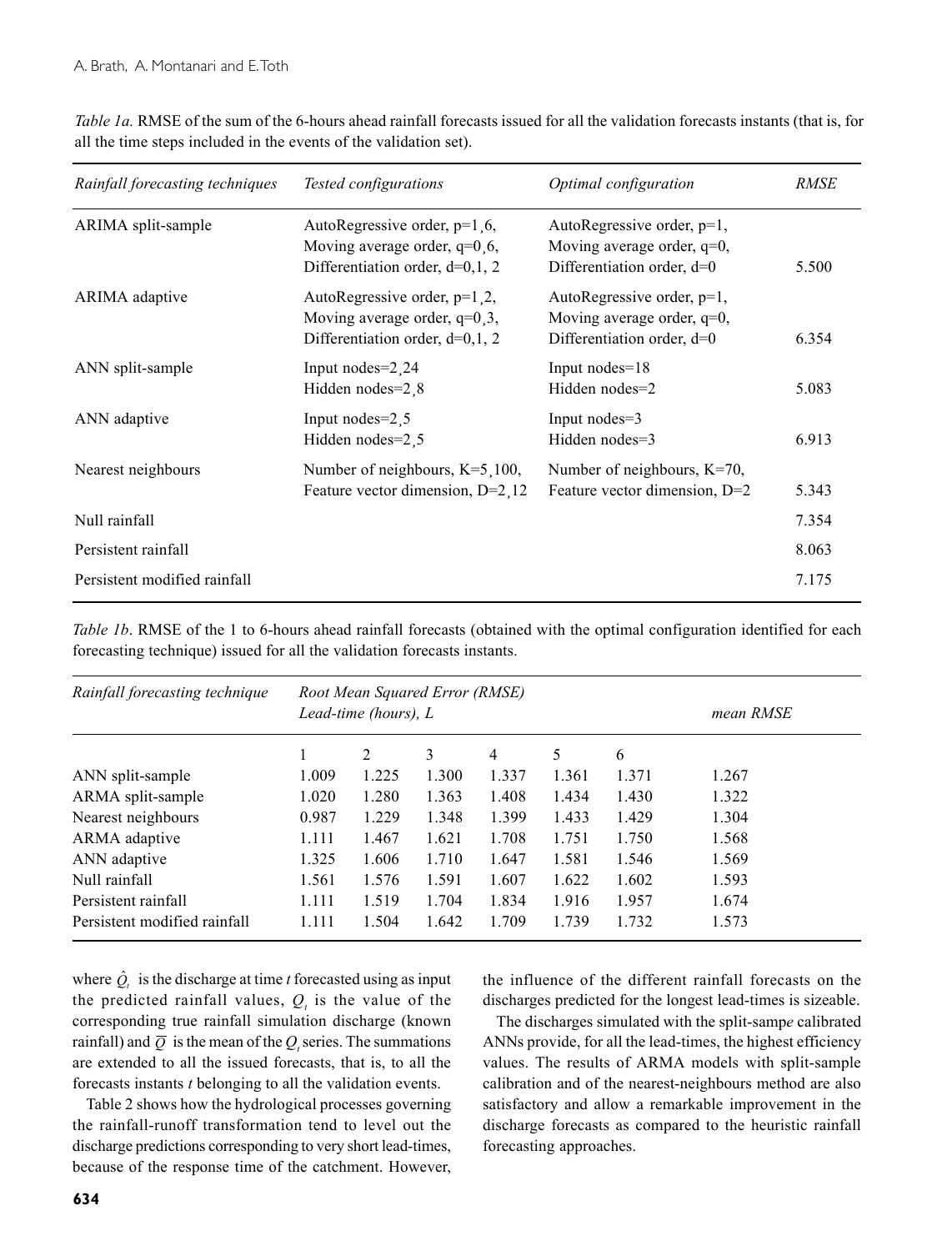| Table 2. Efficiency coefficients of the discharge forecasts corresponding to the different rainfall forecasts (issued for all the |  |
|-----------------------------------------------------------------------------------------------------------------------------------|--|
| time steps belonging to the validation events) for varying lead-time $(E_i)$ and mean of the efficiency coefficients over the 6   |  |
| lead-times (E).                                                                                                                   |  |

| Rainfall forecasting technique |       | Lead-time (hours), L | Discharge efficiency $(E_i)$ | mean $(E_i)$ |       |       |       |  |
|--------------------------------|-------|----------------------|------------------------------|--------------|-------|-------|-------|--|
|                                |       | 2                    | 3                            | 4            | 5.    | 6     |       |  |
| ANN split-sample               | 1.000 | 0.998                | 0.990                        | 0.974        | 0.947 | 0.911 | 0.970 |  |
| ARMA split-sample              | 1.000 | 0.998                | 0.990                        | 0.971        | 0.942 | 0.903 | 0.967 |  |
| Nearest-neighbours             | 1.000 | 0.998                | 0.989                        | 0.970        | 0.941 | 0.902 | 0.967 |  |
| ARMA adaptive                  | 1.000 | 0.998                | 0.988                        | 0.964        | 0.923 | 0.864 | 0.956 |  |
| ANN adaptive                   | 1.000 | 0.996                | 0.976                        | 0.931        | 0.857 | 0.761 | 0.920 |  |
| Null rainfall                  | 1.000 | 0.994                | 0.973                        | 0.934        | 0.879 | 0.813 | 0.932 |  |
| Persistent rainfall            | 1.000 | 0.997                | 0.984                        | 0.950        | 0.885 | 0.784 | 0.934 |  |
| Persistent modified rainfall   | 1.000 | 0.997                | 0.985                        | 0.952        | 0.895 | 0.815 | 0.941 |  |

# **Implementation of discharge updating**

The objective of this section is to compare the performances of the time-series analysis techniques when applied for forecasting the simulation error on flood discharges,  $\varepsilon$ <sub>i</sub>, i.e. the difference between the observed discharges,  $Q^{\theta}$ , and those predicted by the conceptual model, *Qs* . The comparison aims at identifying, from an operational point of view, the best approach for forecasting the future values of  $\varepsilon$ <sub>*c*</sub> in order to update the future simulated discharges  $Q<sup>s</sup>$ . In this part of the analysis, the  $Q^s$  are the discharges issued by the rainfallrunoff model when using as inputs the precipitation values that actually occurred. Such a working hypothesis implies a forecasting scenario in which future rainfall is known ('perfect foresight') for both calibration and verification sets, to be able to evaluate the improvement attainable with the discharge post-processing independently of the simulation errors induced by ignorance of future precipitation.

In the trial-and-error tests implemented for each timeseries analysis technique, the efficiency coefficient,  $E_L$ , of the discharges predicted with and without updating was computed for the lead-times, *L,* ranging from 1 to 6 hours. The average of  $E_L$  over the six lead-times,  $E$ , was then used to identify the optimal configurations.

### ARMA AND ARIMA MODELS FOR DISCHARGE UPDATING

In the split-sample calibration of ARIMA models, the maximum number of autoregressive and of moving average parameters was limited to three, and *d* varied from 0 to 2. The comparison of the efficiencies of the discharges updated with ARMA models (d=0) showed that a subgroup of

configurations allowed analogously good results (*E*=0.904 to 0.908). As a consequence, the ARMA(1,1) model was chosen for the overall comparison, as the most parsimonious among the better performing models (*E*=0.907). With the introduction of the differencing of the series, the performances deteriorated, the more so for increasing orders of differencing. The results corresponding to *d*=1 are sensibly worse than those allowed by the ARMA–type models with the same autoregressive and moving average orders (*d*=1: *E*=0.86 to 0.89), while the ARIMA models with differencing order *d*=2 are even worse (*d*=2: *E*=0.53 to 0.86).

In the adaptive calibration, the ARIMA orders tested were the same as those implemented in the split-sample calibration. The performance underwent, even more sharply than in the split-sample calibration, a strong deterioration for increasing order of differencing *d*, with a clear superiority of ARMA models over ARIMA models with the same autoregressive and moving average orders. Extremely parsimonious structures turned out to be the best performing ones, namely the  $ARMA(1,1)$  and the  $ARIMA(1,1,0)$ models. The linear models were calibrated initially on a number of observations, *w,* preceding the forecast instant initially set equal to 100 (that is on a moving window of 100 hours), following the indications of previous studies (Toth *et al*., 1999). It was of practical interest to test how performance changes with the length of the moving window. The results with the ARMA(1,1) model showed that the efficiency of the updating improved only moderately as *w* increased over 50 hourly observations. It may, therefore, be inferred that, in practice, good forecasting efficiency may be obtained with only a few observations from the current event (a couple of days)..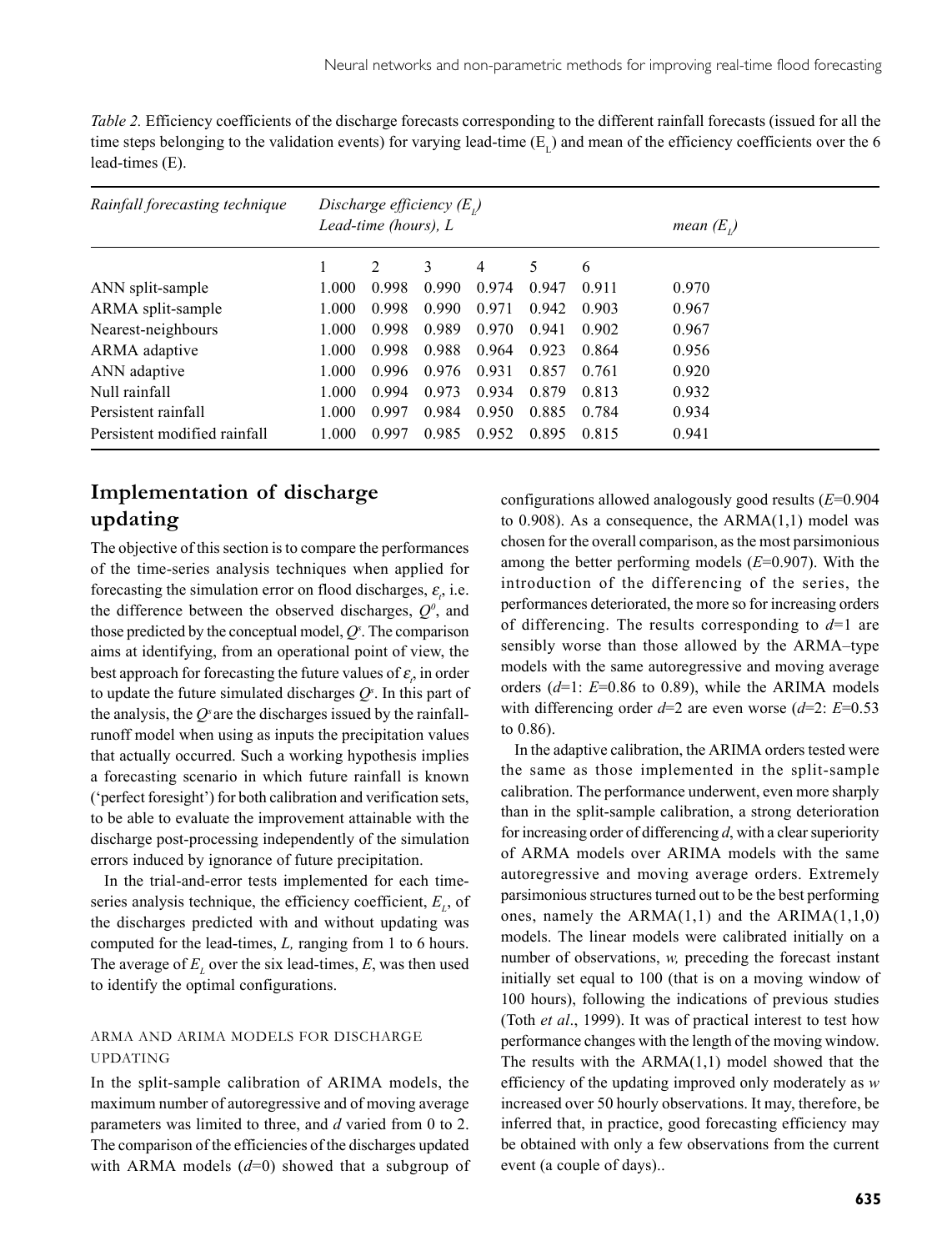#### ANNS FOR DISCHARGE UPDATING

In the split-sample calibration, the test covered all the networks with a number of input nodes, *NI*, ranging from 2 to 24 hours and a number of hidden nodes, *NH*, ranging from two to eight. The networks with a medium input layer dimension (between 6 and 12) and a small number of hidden nodes gave the highest mean coefficients of efficiency. The network (8-2-6), corresponding to eight input nodes, two hidden nodes and six output nodes (lead-time  $= 6$  hours) was identified as performing best (*E*=0.9114) but the performance gain in comparison to the networks with smaller input layers was extremely small. Given the modest improvement, a more parsimonious network was preferred and the ANN with four input nodes and two hidden nodes (E=0.9105) was chosen as the optimal configuration for the split-sample calibration application.

Simple network architectures were tested in the adaptive approach, with *NI* and *NH* ranging from two to four. The results indicated the most parsimonious structure (*NI*=2, *NH*=2) as the most efficient network (*E*=0.904).

### NEAREST-NEIGHBOUR METHOD FOR DISCHARGE UPDATING

In regard to each dimension of the feature vector, *D*, ranging from 1 to 12, the number of nearest-neighbours, *K*, was gradually increased from 10 to 70.

When the number of neighbours increased from 10 to 20, there was a slight improvement but thereafter, the efficiency coefficient deteriorated. Small dimensions of the feature vector  $(D=2$  to 4) provided the highest efficiencies of the updated discharges, so that the best performing implementation of the method resulted with *K*=20 neighbours and a dimension of the feature vector *D*=2 (*E*=0.899).

### OVERALL COMPARISON OF DISCHARGE UPDATING

Table 3 shows the coefficients of efficiency (averaged over the lead-times) of the discharge forecasts updated with the best performing configurations identified in the trial-anderror tests for each time-series method and in Fig. 4 the performances of the various updating techniques in respect of increasing lead-times are illustrated.

The overall results highlight the relevant improvement allowed by all the methods analysed as compared to the not-updated discharge forecasts and show that the updating is worth implementing with all the time-series analysis techniques and over all the lead-times from one to six hours (with the only exception of the ARMA model adaptively calibrated for the longest lead-time).

The linear stochastic models provide very good results for small lead-times, especially for a lead-time of 1 hour, whereas for larger lead-times the performance of the ARMA

| <i>Table 3.</i> Mean over the six lead-times (L=1, 6 hours) of the efficiency coefficients (E <sub>i</sub> ) of the updated |
|-----------------------------------------------------------------------------------------------------------------------------|
| discharge forecasts (issued for all the time steps belonging to the validation events) for each updating                    |
| time-series analysis technique.                                                                                             |

| Updating technique | Optimal configuration                                                                          | Mean discharge efficiency,<br>$E=mean(E_i)$ , $L=1,6$ hours |
|--------------------|------------------------------------------------------------------------------------------------|-------------------------------------------------------------|
| ARMA split-sample  | AutoRegressive order, $p=1$ ,<br>Moving average order, $q=1$ ,<br>Differentiation order, $d=0$ | 0.907                                                       |
| ARMA adaptive      | AutoRegressive order, $p=1$ ,<br>Moving average order, $q=1$ ,<br>Differentiation order, $d=0$ | 0.892                                                       |
| ANN split-sample   | Input nodes=4<br>Hidden nodes=2                                                                | 0.911                                                       |
| ANN adaptive       | Input nodes=2<br>Hidden nodes=2                                                                | 0.904                                                       |
| Nearest neighbours | Number of neighbours, $K=20$ ,<br>Feature vector dimension, D=2                                | 0.899                                                       |
| No updating        |                                                                                                | 0.826                                                       |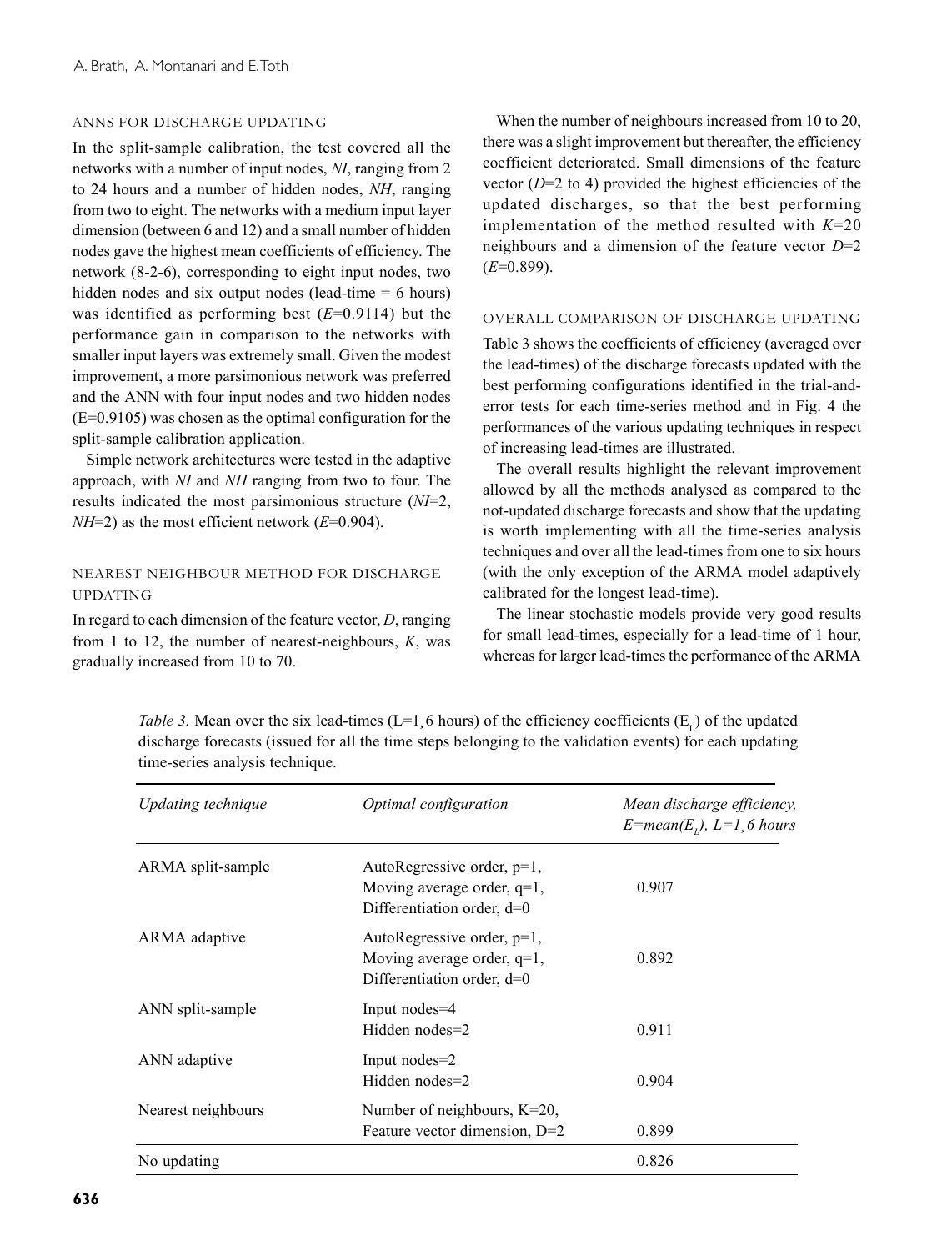

Fig.4*. Overall comparison of the efficiency coefficients for the updated discharges of the validation data set corresponding to the best configurations for all the considered time-series methods*

model adaptively calibrated deteriorates badly. This is to be expected as the AR(I)MA models use a recursive type scheme to perform the multi-step ahead forecasts and therefore tend to accumulate errors as the lead-time increases.

An extremely good performance is provided for longer lead-times by ANNs adaptively calibrated, but ANNs with split-sample calibration allow the greatest overall gain over not-updated discharges, for all the lead-times (Table 3).

# **Integrated implementation of rainfall forecasting and discharge updating**

Following the separate implementation of rainfall forecasting and discharge updating techniques, the performance of an integrated flood warning approach, operating with both the input prediction and the output correction modules, was analysed.

Each model used for discharge updating was thus recalibrated on the simulation errors resulting when using the rainfall predictions as input to the hydrological model, rather than assuming advance knowledge of future precipitation values. For both rainfall forecasting and discharge updating, the same time-series analysis technique (ARIMA models, ANNs or nearest-neighbours method) and the same calibration (split-sample or adaptive) were used, following the indications on the most appropriate modelling schemes obtained previously.

The results (Fig. 5) confirm the improvement achieved by the updating procedures; this also applies for the case, certainly closer to operational reality, in which future rainfall values are unknown. The figure also highlights the favourable comparison with the discharge obtained when neither rainfall prediction nor updating is performed ('no action').

# **Summary and conclusions**

This work reports the results of a comparison of time-series analysis techniques aimed at improving the real-time flood forecasts issued by a deterministic conceptual-type rainfallrunoff model. The application of linear stochastic models, of Artificial Neural Networks (ANNs) and of the nearestneighbours method was investigated with two different aims, pursued both separately and in cascade: (1) forecasting the short-term future rainfall to be used as real-time input in the rainfall-runoff model, and (2) updating the discharge forecasts issued by the rainfall-runoff model. Along with indications on the most appropriate configuration of the modelling schemes, the study analyses and compares the relative advantages and limitations of each time-series analysis technique, for lead-times varying from one to six hours.

As far as precipitation forecasting is concerned, the results (presented in more detail in Toth *et al*., 2000) indicate that, apart from ANNs with adaptive training, all the time-series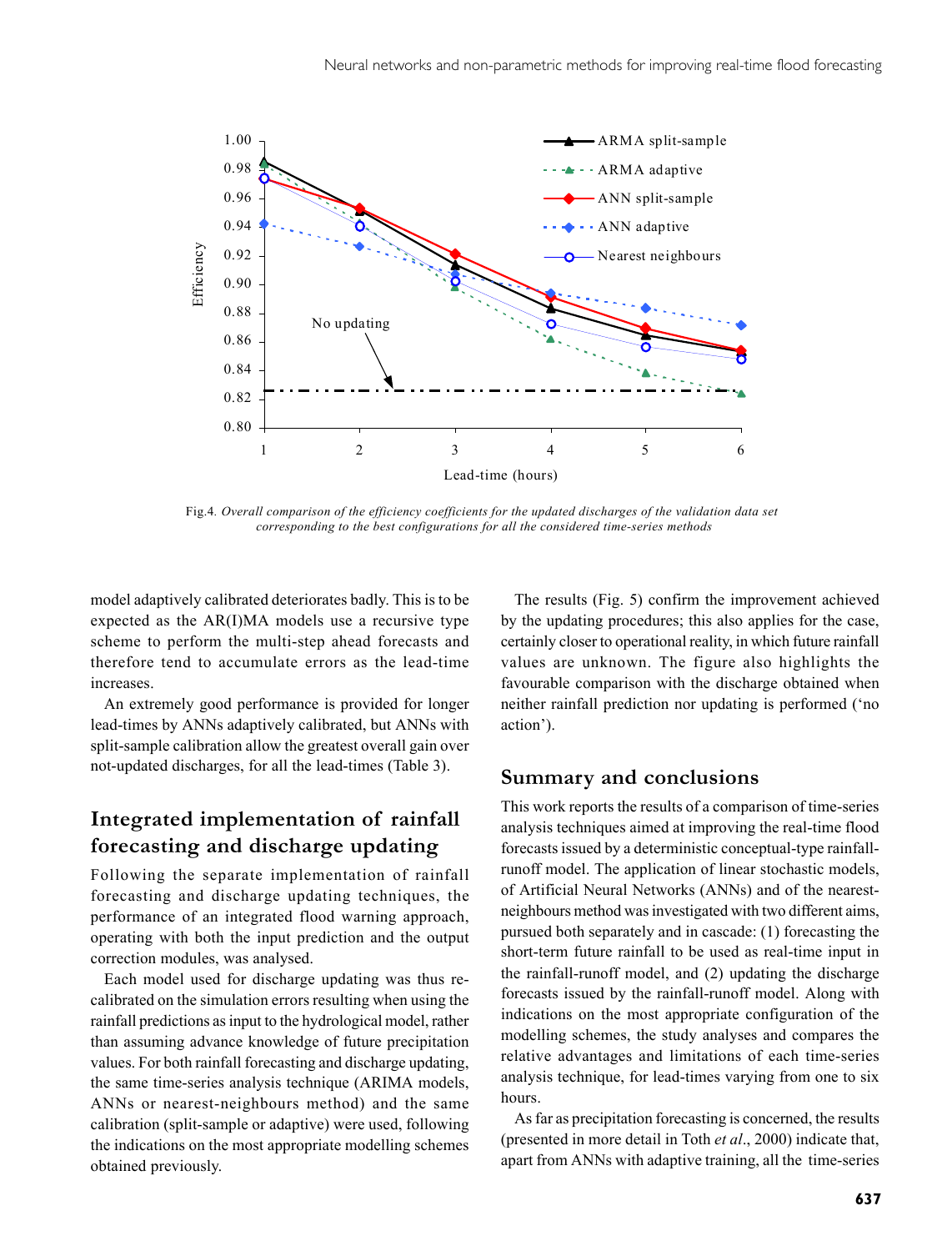

Fig.5*. Efficiency coefficients for the discharges of the validation data set corresponding to predicted rainfall, with and without updating and comparison with the "no action" option: null rainfall and no updating.*

analysis techniques considered allow significant improvements in flood forecasting accuracy compared with the use of empirical rainfall predictors, often adopted in operational practice.

As far as discharge updating is concerned, the study highlights the relative improvement in the efficiency of the updated discharge forecasts when compared to the discharges resulting from the use of the conceptual model alone, both when future rainfall is assumed to be known and when future rainfall is the output of a predictive model. Such improvement, even if it deteriorates with increasing lead-times, is provided for lead-times from 1 to 6 hours.

For both forecasting applications, it would be interesting to repeat the analysis over different study basins and to increase the size of the sample of historical events, to gain more definitive results. A larger data set would permit a seasonal analysis of the storm events; that should result in a stronger correlation between events generated by similar meteorological conditions and, therefore, in more reliable inferring of out-of-sample occurrences based on calibration data.

## **References**

- Abrahart, R.J. and Kneale, P.E., 1997. Exploring Neural Network Rainfall-Runoff Modelling. *Proc. 6th British Hydrological Soc. Symp*., Salford University, 9.35–9.44.
- Beran, J., 1994. *Statistics for long-memory processes*, Chapman and Hall, 244 pp.
- Bras, R.L. and Rodriguez-Iturbe, I., 1985. *Random Functions and Hydrology*. Addison-Wesley, Reading, MA, USA.
- Brath, A., 1999. On the role of numerical weather prediction models in real-time flood forecasting. In: *Ribamod-River basin modelling, management and flood mitigation - Concerted action*, R. Casale, M. Borga, E. Baltas and P. Samuels (Eds.), European Commission Publ., Belgium. 237–248.